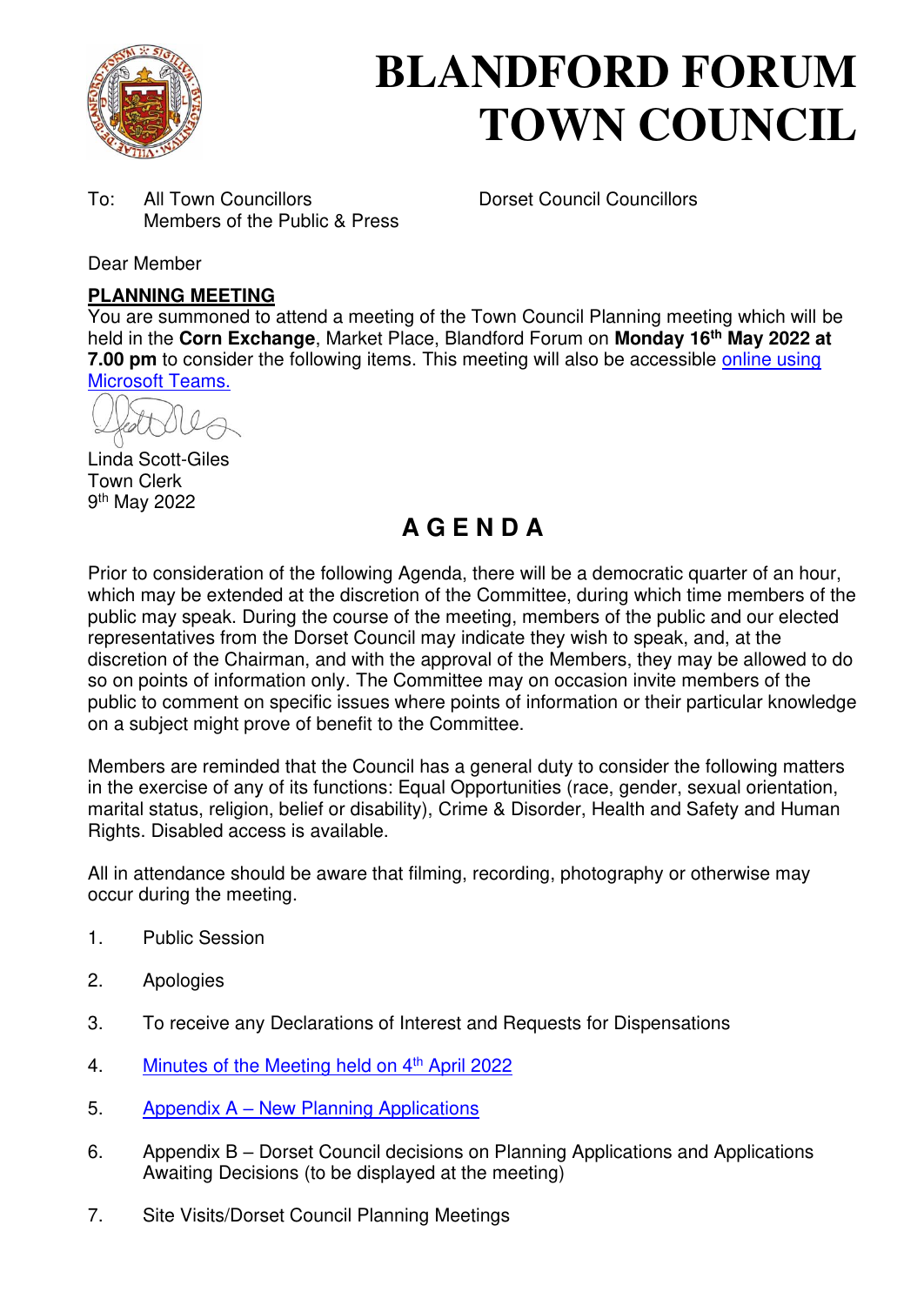- 8. [To consider responding to the Technical Consultation on Street Naming](#page-9-0)
- 9. [To consider additional expenditure approval for the Park Road Recreation Ground car](#page-10-0)  [park works due to the delay with the project](#page-10-0)
- 10. [To consider additional expenditure for the Queen](#page-11-0)'s Platinum Jubilee celebrations
- 11. To appoint a representative to Blandford Food Bank
- 12. Clerk'[s Report & Correspondence](#page-13-0)

## **DATES OF FUTURE MEETINGS**

23<sup>rd</sup> May Town Council Meeting (Corn Exchange) 6<sup>th</sup> June Planning

**Minutes of the Planning meeting are available from Blandford Library, the Town Clerk's Office and at [www.blandfordforum-tc.gov.uk](http://www.blandfordforum-tc.gov.uk/)**



**Town Clerk's Office Church Lane, Blandford Forum Dorset DT11 7AD**





**Tel: 01258 454500 • Fax: 01258 454432 Email: admin@blandfordforum-tc.gov.uk www.blandfordforum-tc.gov.uk**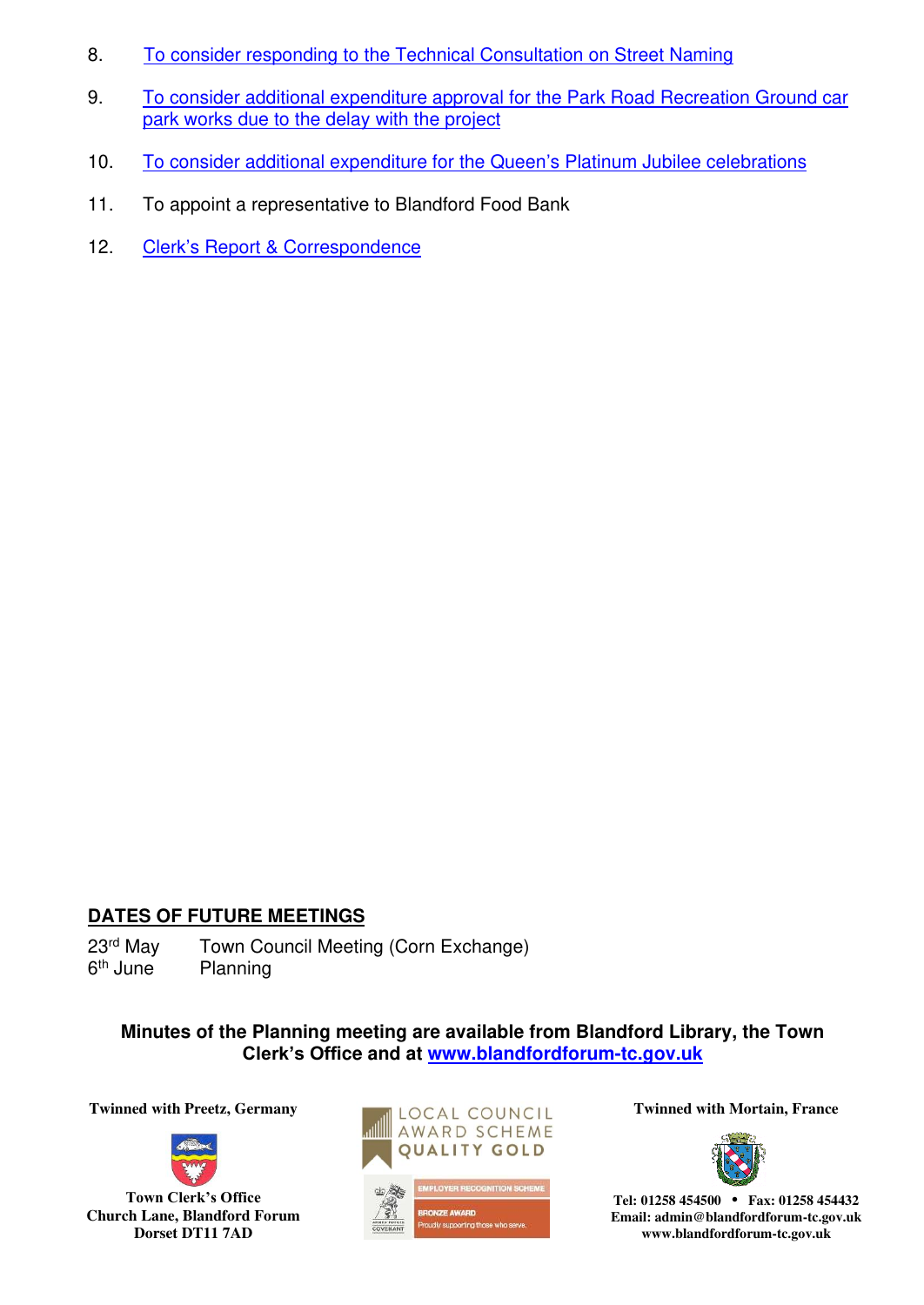## **PLANNING APPENDIX A – NEW PLANNING APPLICATIONS Planning Meeting on Monday 16th May 2022**

|                | <b>Application &amp; Date</b>                                                           | <b>Application Details</b>                                                                                                                                                                                                                       | Comments/<br><b>Blandford + Neighbourhood</b><br>Plan 2011-2033                                                     |
|----------------|-----------------------------------------------------------------------------------------|--------------------------------------------------------------------------------------------------------------------------------------------------------------------------------------------------------------------------------------------------|---------------------------------------------------------------------------------------------------------------------|
|                | P/LBC/2022/02055<br>Oakland Investments<br>(London) Ltd<br>30th March 2022              | 19-21 West Street<br>Structural repair works to building.                                                                                                                                                                                        | B8 - Primary Shopping Area<br>B8 - Town Centre Boundary<br>B11 - Managing Design in the<br><b>Conservation Area</b> |
| $\overline{c}$ | P/HOU/2022/02042<br>Mr & Mrs P Hodgkins<br>30th March 2022                              | 9 Percy Gardens<br>Replacement roof and glazing to existing porch                                                                                                                                                                                | B11 - Managing Design in the<br><b>Conservation Area</b>                                                            |
| 3              | P/FUL/2022/01924<br>Lolligo Ltd<br>7 <sup>th</sup> April 2022                           | <b>Land South West Of Field View Road</b><br>Erect 2 No. dwellings with associated parking and landscaping.                                                                                                                                      | B11 - Managing Design in the<br><b>Conservation Area</b>                                                            |
| 4              | P/HOU/2022/02258<br>Mr Bill Moore<br>8 <sup>th</sup> April 2022                         | <b>Wilchurch Wimborne Road</b><br><b>Erect Double Garage</b>                                                                                                                                                                                     |                                                                                                                     |
| 5              | P/FUL/2022/01311<br>Mr R Jessup<br>8 <sup>th</sup> April 2022                           | <b>25B Rivers House Sunrise Business Park</b><br>Replace existing UPVC doors & windows. Installation of photovoltaic<br>arrays to roof. Creation of hardstanding areas for new substation<br>enclosure & air source heat pump enclosure          |                                                                                                                     |
| 6              | P/OUT/2022/01868<br><b>Elbee Capital Services</b><br>Ltd<br>28 <sup>th</sup> April 2022 | <b>Land North West Of Tin Pot Lane</b><br>Erect 6 no. dwellings. Form 8 parking spaces and biodiverse ecological<br>habitat with allotments. Carry out highway improvements (outline<br>application to determine access, layout and scale only). |                                                                                                                     |
| 7              | P/HOU/2022/02726<br>Mr & Mrs Winter<br>4 <sup>th</sup> May 2022                         | <b>13 Victoria Road</b><br>Erect single storey rear extension. Install new dormer and extend<br>existing dormer                                                                                                                                  | B11 - Managing Design in the<br><b>Conservation Area</b>                                                            |
| 8              | P/FUL/2022/02841<br><b>Mr Nathan Nicholls</b><br>5 <sup>th</sup> May 2022               | Unit 50 Sunrise Business Park<br>Erect an Industrial/Commercial unit                                                                                                                                                                             |                                                                                                                     |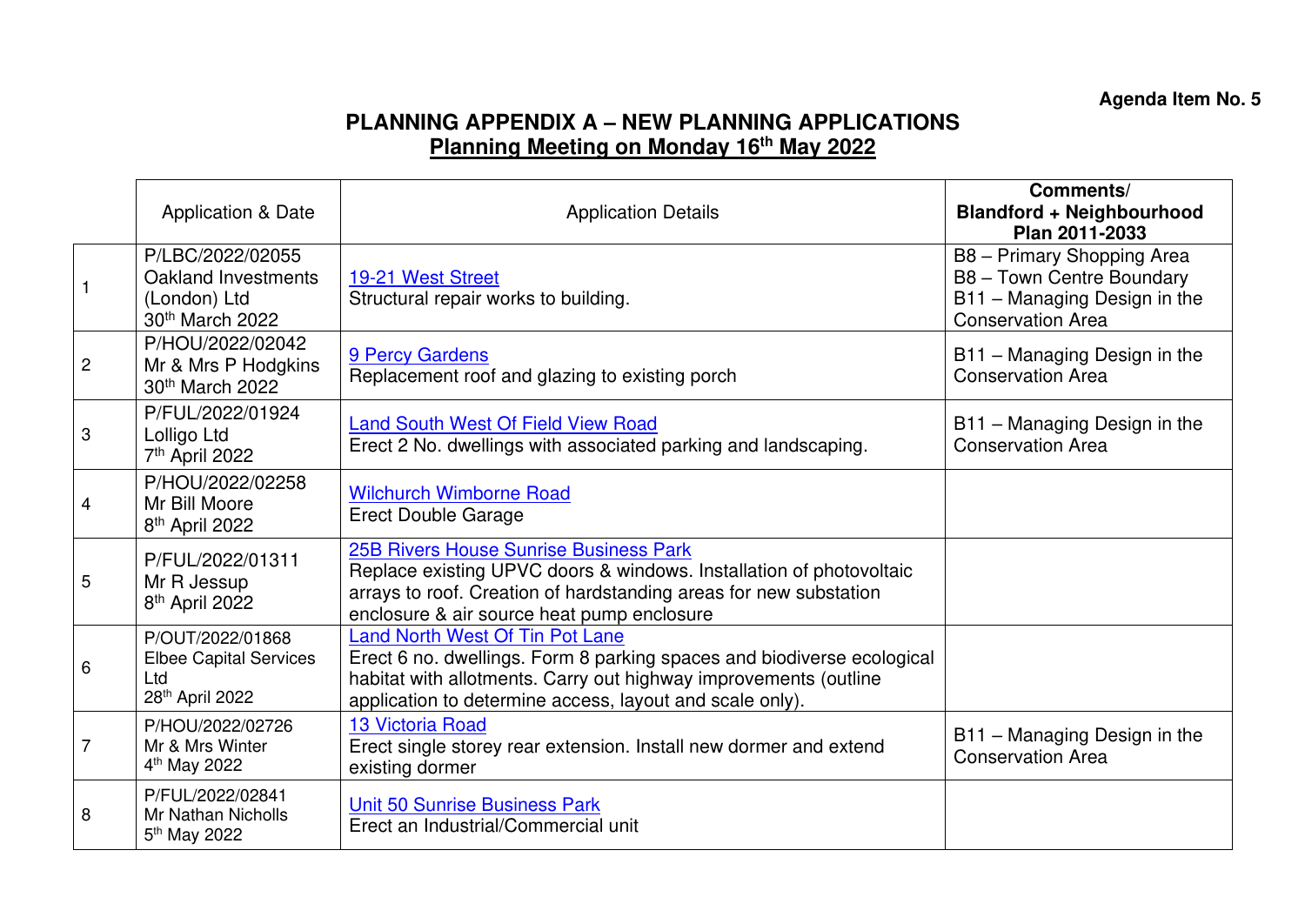|    | <b>Application &amp; Date</b>                          | <b>Application Details</b>                                                                                                                        | Comments/<br><b>Blandford + Neighbourhood</b><br>Plan 2011-2033 |
|----|--------------------------------------------------------|---------------------------------------------------------------------------------------------------------------------------------------------------|-----------------------------------------------------------------|
| 9  | P/LBC/2022/02729<br>Mr Sheldon Young<br>$9th$ May 2022 | 38-40 Whitecliffe House White Cliff Mill Street<br>Repair and replacement of windows and doors throughout the building.                           | B11 - Managing Design in the<br><b>Conservation Area</b>        |
| 10 | P/NMA/2022/02906<br>Drew Smith<br>$10^{th}$ May 2022   | Site Of Nordon (former NDDC offices) Salisbury Road<br>Amendment to 2/2020/0726/REM for the addition of 'no dig' pathway<br>for access to the LAP | B11 - Managing Design in the<br><b>Conservation Area</b>        |

## Previous Applications:

| <b>Application &amp; Date</b>    | <b>Application Details</b>                | <b>Town Council</b>                 | <b>Dorset Council</b>         |
|----------------------------------|-------------------------------------------|-------------------------------------|-------------------------------|
| 2/2017/0590/FUL                  | <b>Land South West Of Field View Road</b> | Objects to the application due to   | <b>Refused -</b>              |
| Mr Ible, Mrs Rouillier, Mr & Mrs | Erect three no. self build dwellings, and | overdevelopment and requests        | The proposal, by reason of    |
| Daly                             | associated parking.                       | that this application is considered | the loss of open gardens      |
| 31 <sup>st</sup> March 2017      |                                           | by the District Council Planning    | which are an important        |
|                                  |                                           | Committee.                          | feature in this part of the   |
|                                  |                                           |                                     | town, inappropriate site      |
|                                  |                                           |                                     | layout incorporating large    |
|                                  |                                           |                                     | areas of hardstanding at the  |
|                                  |                                           |                                     | front, inappropriate form and |
|                                  |                                           |                                     | appearance uncharacteristic   |
|                                  |                                           |                                     | of the locality and excessive |
|                                  |                                           |                                     | built density are not         |
|                                  |                                           |                                     | considered to safeguard the   |
|                                  |                                           |                                     | significance of the           |
|                                  |                                           |                                     | designated and undesignated   |
|                                  |                                           |                                     | heritage assets and their     |
|                                  |                                           |                                     | settings. The development     |
|                                  |                                           |                                     | proposed would result in the  |
|                                  |                                           |                                     | amenities that are currently  |
|                                  |                                           |                                     | enjoyed by the existing       |
|                                  |                                           |                                     | dwellings adjoining the site  |
|                                  |                                           |                                     | being adversely affected by   |
|                                  |                                           |                                     | overlooking and overbearing.  |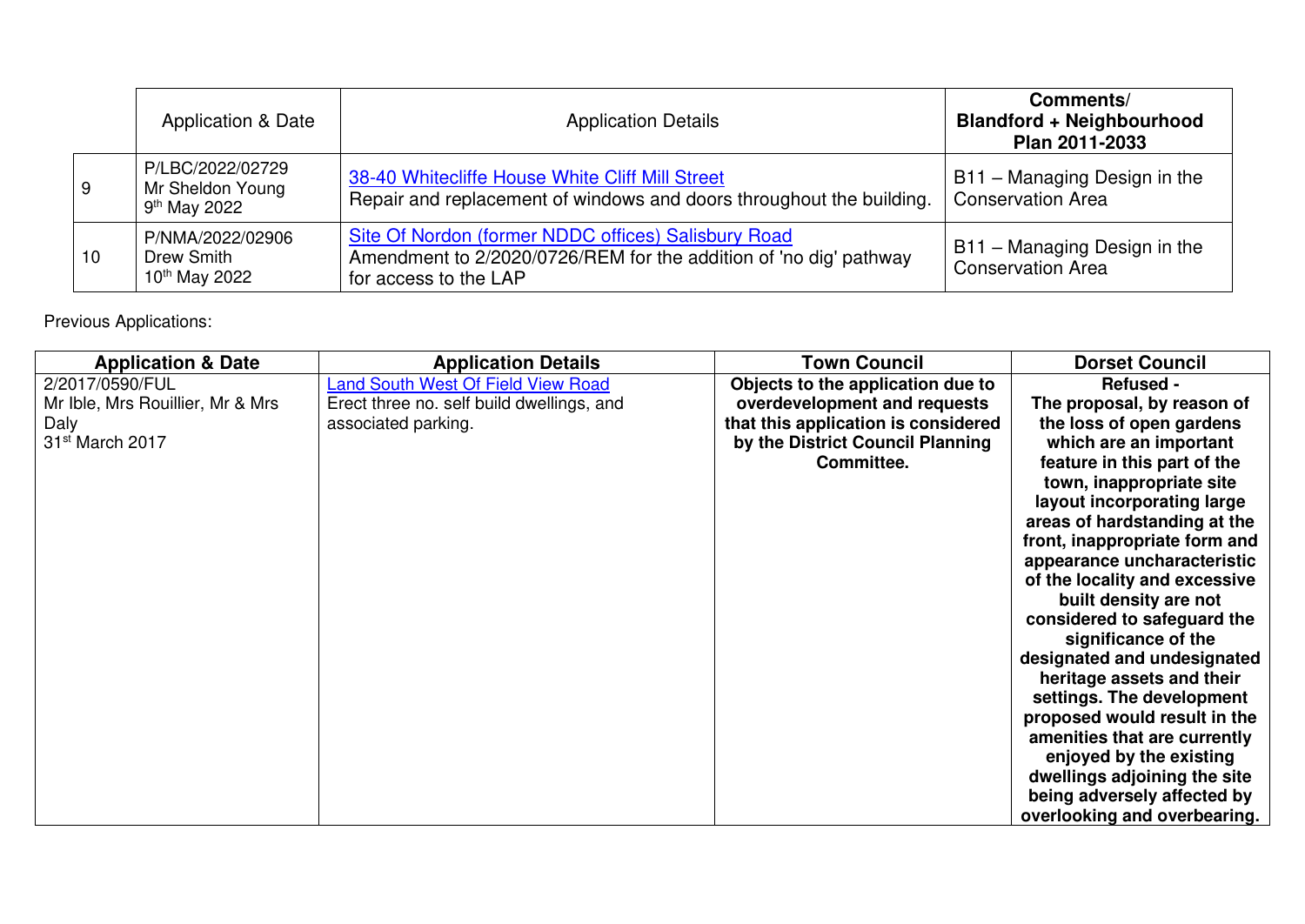| 2/2017/1414/OUT<br>Mr Ible, Mrs Rouillier and Mr & Mrs<br>Daly<br>4 <sup>th</sup> September 2017 | <b>Land South West Of Field View Road</b><br>Develop land by the erection of up to 4 No. self<br>build/custom build dwellings, and associated<br>parking. (Outline application to determine<br>access).        | No objection                                                                                                                                                                                                                                                                                                      | <b>Granted</b>                                                                                                                                                                                                                                                                                                                                                                                                                                                                                                                                                                                                                                                                                                                                     |
|--------------------------------------------------------------------------------------------------|----------------------------------------------------------------------------------------------------------------------------------------------------------------------------------------------------------------|-------------------------------------------------------------------------------------------------------------------------------------------------------------------------------------------------------------------------------------------------------------------------------------------------------------------|----------------------------------------------------------------------------------------------------------------------------------------------------------------------------------------------------------------------------------------------------------------------------------------------------------------------------------------------------------------------------------------------------------------------------------------------------------------------------------------------------------------------------------------------------------------------------------------------------------------------------------------------------------------------------------------------------------------------------------------------------|
| P/CLE/2021/01370<br>Mr S Ible & Mrs C Rouillier<br>27th April 2021                               | Land South West Of Field View Road<br>Certificate of lawfulness application for<br>confirmation of material start on site to implement<br>Planning Permission no. 2/2017/0590/FUL in<br>respect of Units 1 & 2 | No objections to the certificate of<br>lawfulness being issued. The<br>applicant has supplied                                                                                                                                                                                                                     | <b>Granted</b>                                                                                                                                                                                                                                                                                                                                                                                                                                                                                                                                                                                                                                                                                                                                     |
| P/OUT/2021/01467<br><b>CR Acquisitions Ltd</b><br>8th July 2021                                  | <b>Wilchurch Wimborne Road</b><br>Demolish existing garage, sever plot & develop<br>land by the erection of 5 No. dwellings. (Outline<br>application to determine access, appearance,<br>layout and scale).    | The Town Council objects to the<br>application due to<br>overdevelopment and access<br>issues as well as impact on<br>residents from Wimborne Road<br>through to Stour Road, who use<br>the layby as a rear access.<br>Councillors fear the effect on the<br>visual impact of the area and on<br>any local trees. | <b>Refused - Due to the</b><br>excessive number or<br>dwellings proposed for the<br>site, no space has been left<br>for<br>street trees, cycle parking or<br>bin storage in addition to the<br>potential for loss of more<br>trees by<br>future occupants owing to<br>the small gardens proposed.<br>The result is a poorly laid out<br>and<br>designed development which<br>would have a detrimental<br>impact on the visual amenity<br>of the<br>area and setting of the<br><b>Cranborne Chase &amp; West</b><br><b>Wilshire Area of Outstanding</b><br><b>Natural</b><br>Beauty exacerbated by the<br>site's elevated position in the<br>street contrary to Policy 24 of<br>the<br><b>North Dorset Local Plan</b><br>(2016), paragraphs 134 and |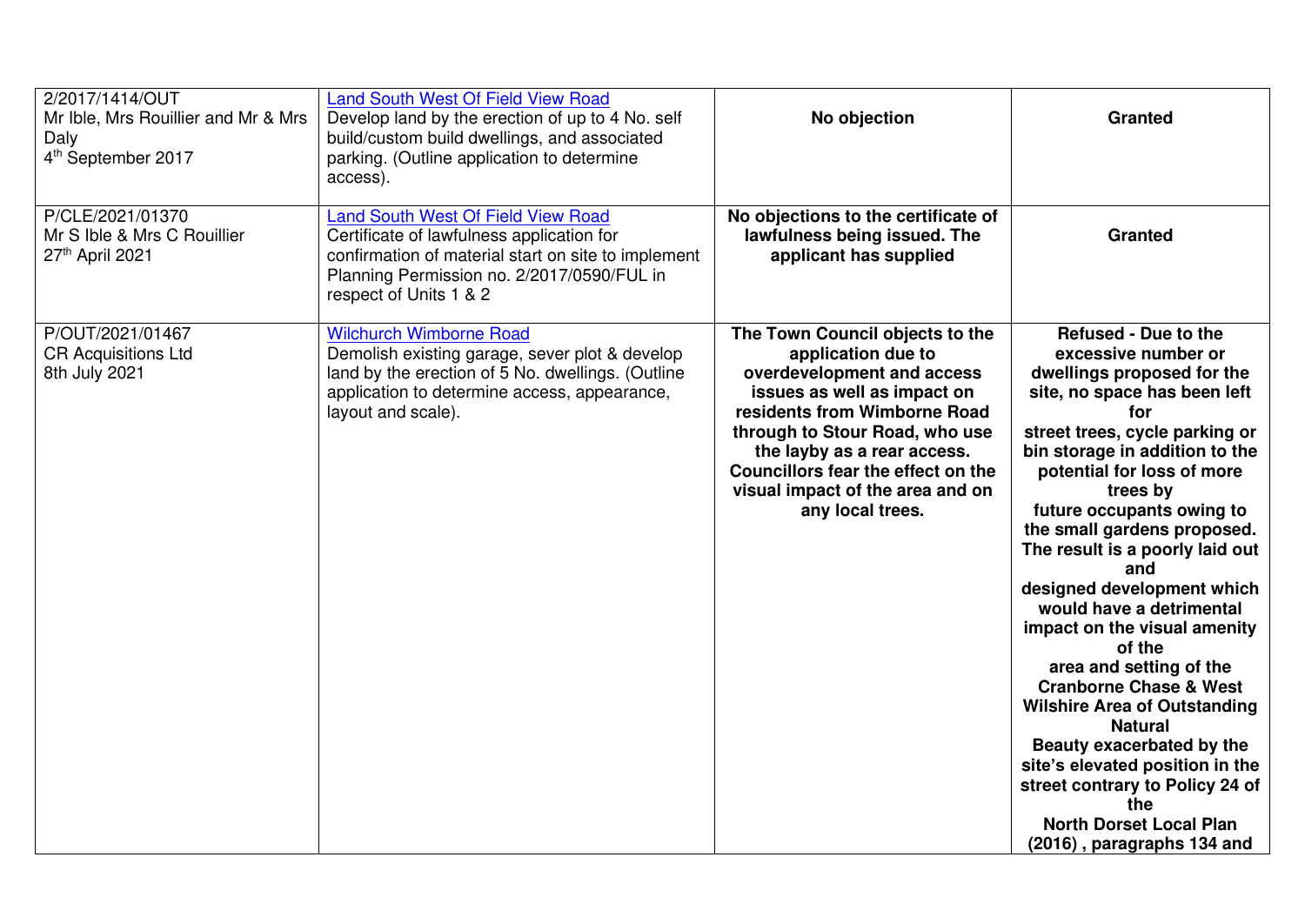|                                                                               |                                                                                                                                                                                                                                                    |                                                                                                                                                                                                                                                                                                                                                                                                                                                                                                                                                                                                                                | 176 of the National Planning<br><b>Policy</b><br>Framework (2021) and policy<br>H3 of the National Design<br><b>Guidance (2021).</b>                                                                                                                                                                                                                                                                                                                           |
|-------------------------------------------------------------------------------|----------------------------------------------------------------------------------------------------------------------------------------------------------------------------------------------------------------------------------------------------|--------------------------------------------------------------------------------------------------------------------------------------------------------------------------------------------------------------------------------------------------------------------------------------------------------------------------------------------------------------------------------------------------------------------------------------------------------------------------------------------------------------------------------------------------------------------------------------------------------------------------------|----------------------------------------------------------------------------------------------------------------------------------------------------------------------------------------------------------------------------------------------------------------------------------------------------------------------------------------------------------------------------------------------------------------------------------------------------------------|
| P/OUT/2022/01903<br><b>CR Acquisitions Ltd</b><br>22 <sup>nd</sup> March 2022 | <b>Wilchurch Wimborne Road</b><br>Demolish existing garage, sever plot & develop<br>land by the erection of 3 No. dwellings. (Outline<br>application to determine access, appearance,<br>layout and scale)                                         | Objects -<br>Whilst the Town Council has no<br>material planning reason to object<br>to this application, it cannot<br>support such a development at<br>the entrance to the town. There<br>does not seem to be any sufficient<br>access for emergency vehicles, as<br>well as a negative effect on the<br>AONB, with detrimental impact on<br>the visuality of the area.                                                                                                                                                                                                                                                       | Withdrawn                                                                                                                                                                                                                                                                                                                                                                                                                                                      |
| 2/2018/0381/OUT<br>Mr Laws<br>12th April 2018                                 | <b>Land North West Of Tin Pot</b><br>Develop the land by 15 No. dwellings and 2 No.<br>Class B1 Units, carry out surface water<br>attenuation feature and highways improvement to<br>Tin Pot Lane, (outline application for access and<br>layout). | The Town Council objects to the<br>application on grounds of the<br>material planning considerations<br>highways issue (traffic<br>generation, insufficient vehicular<br>access and highway safety).<br>Furthermore, there is no evidence<br>supporting the fact that the relief<br>road will ever be opened. Officers<br>need to ensure that this evidence<br>is provided when deciding on the<br>application.<br>The Town Council requests that<br>this is being decided by the<br><b>Committee. The Town Council</b><br>believes that this is not in<br>accordance with the NPPF and the<br>Blandford + Neighbourhood Plan. | Refused - 1. The proposed<br>development by reason of its<br>location would result in the<br>loss of<br>countryside within the<br><b>Cranborn Chase Area of</b><br><b>Outstanding Natural Beauty</b><br>contrary to<br>emerging Policy B1 of the<br>Blandford+ Neighbourhood<br>Plan, Policies 2, 4 and 20 of<br>the<br>adopted North Dorset Local<br>Plan Part 1 (January 2016),<br>and paragraph 172 of the<br><b>National Planning Policy</b><br>Framework. |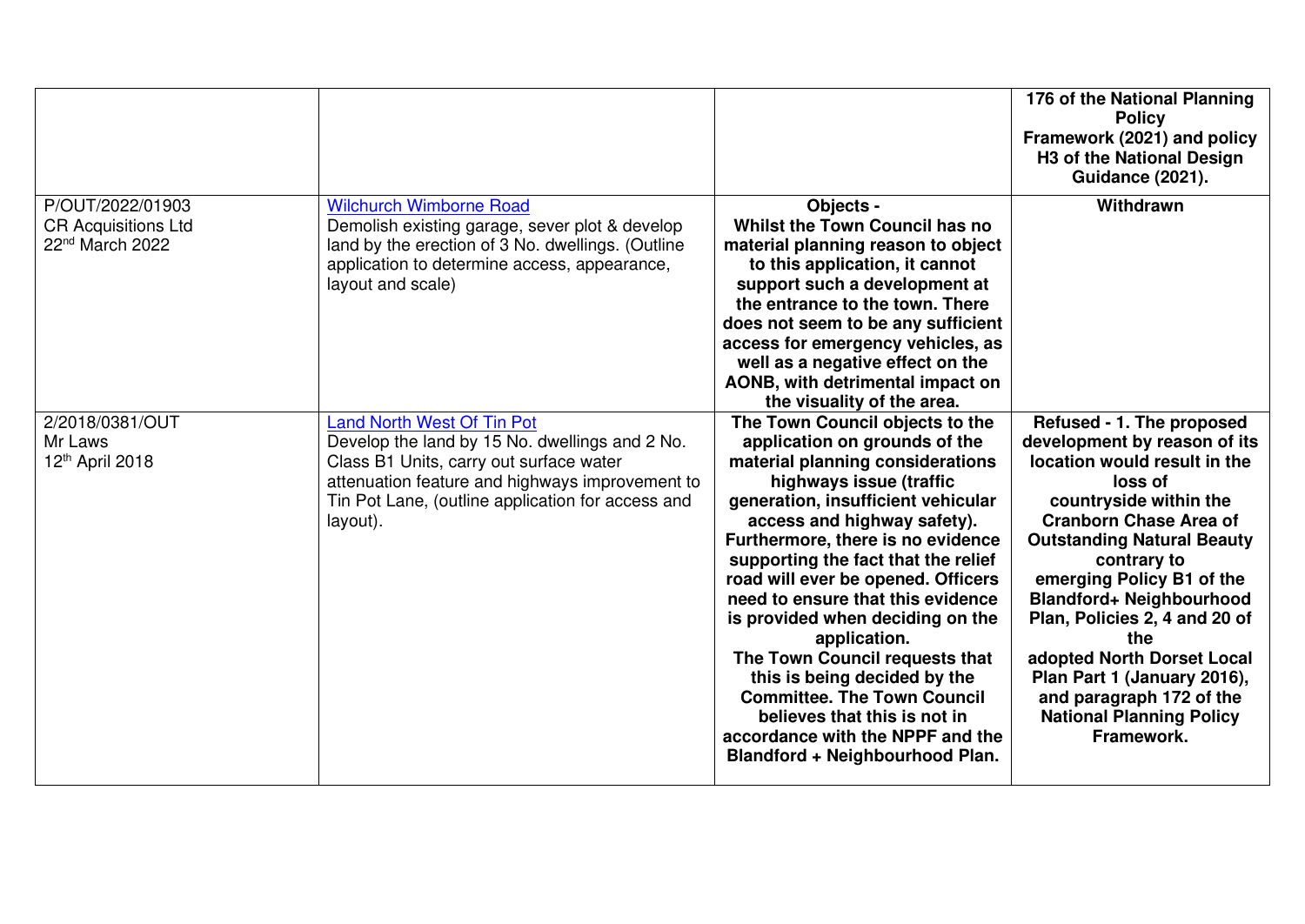| 2/2018/1654/HOUSE<br>Mr L Winter<br>16th September 2019     | <b>13 Victoria Road</b><br>Erect detached garden room.                                                                                                                                                                                                                                                | The Town Council has no<br>objections to the application due<br>to plot size and the materials used<br>being in keeping with the area.                                                                                                                                                                                                                                                                                                                                                                                                                                                                                              | <b>Granted</b>                                                                                                                                                                                                                                                                                                                                                                                                                                                               |
|-------------------------------------------------------------|-------------------------------------------------------------------------------------------------------------------------------------------------------------------------------------------------------------------------------------------------------------------------------------------------------|-------------------------------------------------------------------------------------------------------------------------------------------------------------------------------------------------------------------------------------------------------------------------------------------------------------------------------------------------------------------------------------------------------------------------------------------------------------------------------------------------------------------------------------------------------------------------------------------------------------------------------------|------------------------------------------------------------------------------------------------------------------------------------------------------------------------------------------------------------------------------------------------------------------------------------------------------------------------------------------------------------------------------------------------------------------------------------------------------------------------------|
| P/LBC/2022/00534<br><b>Colten Care</b><br>26th January 2022 | 38-40 Whitecliffe House White Cliff Mill Street<br>External alterations to erect two projecting<br>signboards (replace and reposition existing sign)<br>and erect one wall mounted fascia sign.                                                                                                       | The Town Council has no<br>objections to the application as it<br>is in keeping with the street scene<br>and there is no significant harm<br>done to the conservation area.                                                                                                                                                                                                                                                                                                                                                                                                                                                         | <b>Refused - The proposed</b><br>signage, by virtue of its<br>quantity, design and location,<br>fails to preserve the<br>character and integrity of the<br>heritage asset and represents<br>less than substantial harm of<br>which there is no overriding<br>public benefit. The proposal<br>is therefore considered to be<br>contrary to Policy 5 of the<br><b>North Dorset Local Plan and</b><br>section 16 of the National<br><b>Planning</b><br><b>Policy Framework.</b> |
| 2/2020/0726/REM<br><b>Aster Homes Ltd</b><br>2nd June 2020  | <b>Nordon Salisbury Road</b><br>Erect 40 No. affordable homes with associated<br>internal access, parking, gardens and open<br>space. (Reserved Matters application to<br>determine scale, appearance and landscaping;<br>following the grant of Outline Planning Permission<br>No. 2/2018/0981/OUT). | The Town Council objects to the<br>application, and asks that it is<br>considered by Committee, for the<br>following reasons. Nordon<br>currently retains Conservation<br>Area (CA) status and is subject to<br>policy B11 of the B+<br>Neighbourhood Plan, which<br>requires: '(i) consistently high<br>standard of design and detailing<br>reflecting the scale and character,<br>including the layout of trees,<br>development plotsand building<br>form; '(iii) no harmful impact on<br>the townscape and roofscape;<br>'(iv) the retention and protection<br>of treesand other open areas<br>which contribute to its character | <b>Granted</b>                                                                                                                                                                                                                                                                                                                                                                                                                                                               |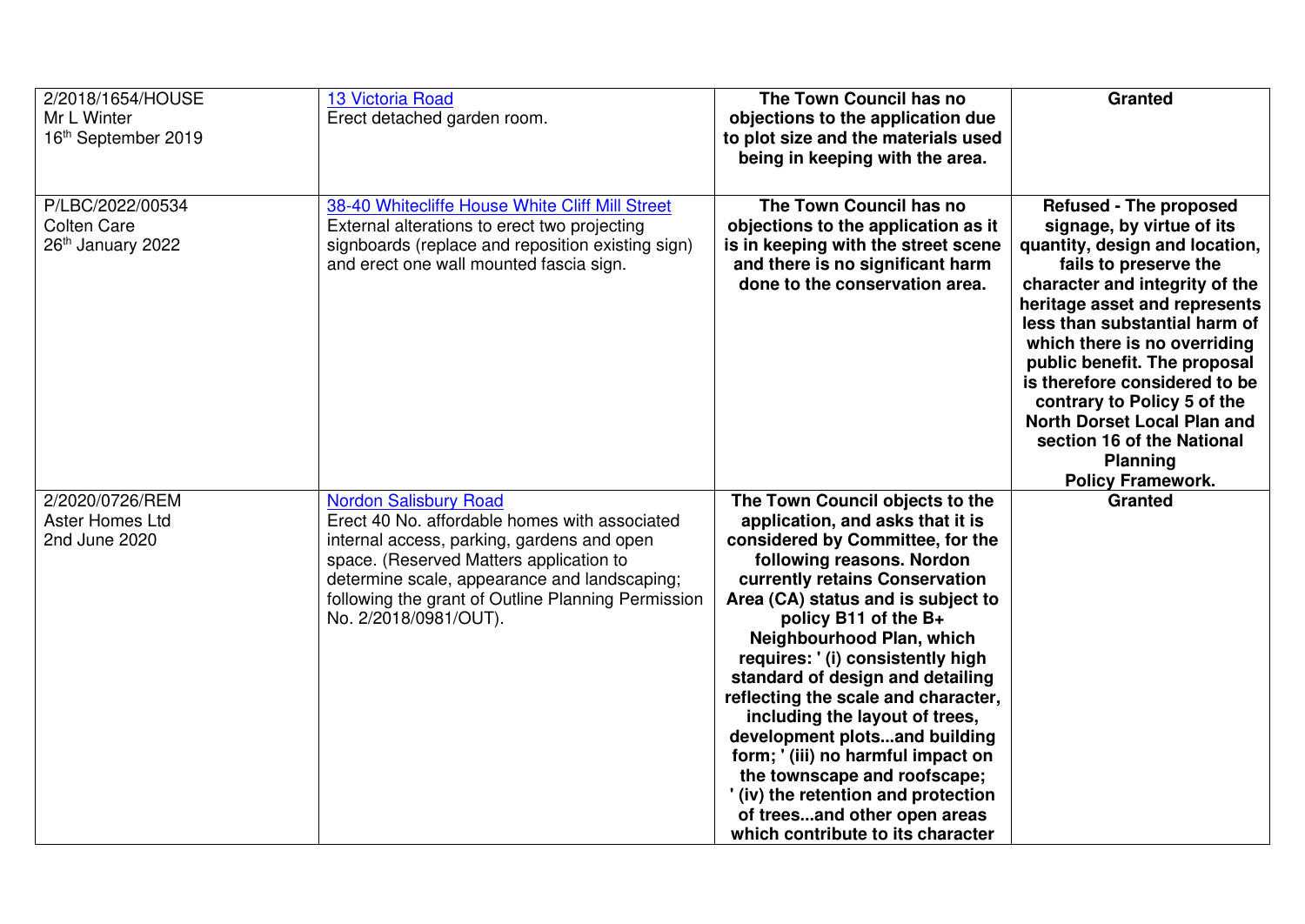| and appearance. ' (Paragraph 2):      |
|---------------------------------------|
| 'All planning applications within     |
| the CA must demonstrate how the       |
| design proposals have sought to       |
| preserve and enhance the              |
| significance of the heritage assets   |
| and their setting in line with the    |
| recommendations of the                |
| <b>Character Area Appraisal'.</b>     |
| <b>BFTC therefore requests:</b>       |
| ' The retention of the Edwardian      |
| Villa, a heritage asset, as a key     |
| feature of the CA and other uses      |
| explored.                             |
| ' More of the 26 mature trees are     |
| retained. 'It is essential both the   |
| density and balance of proposed       |
| dwellings be addressed to meet        |
| the need locally of rented            |
| accommodation. The pandemic           |
| has drastically altered the           |
| mortgage market with deposits of      |
| 15% required. Rented properties       |
| are needed more than ever (75% -      |
| 80% - see Mr Turnbull's               |
| submission). There is no evidence     |
| locally that shared equity is         |
| required. ' BFTC would suggest a      |
| reduction to 30 dwellings.            |
| ' A LEAP play area forms part of      |
| the development as the closest        |
| play area is 1/2 mile away.' Building |
| design should at least reflect the    |
| character of other buildings in the   |
| area (in particular the Victorian     |
| Almshouses opposite and the           |
| predominantly eastern side of the     |
| Victorian/Edwardian Salisbury         |
| Road). 'They should be built to       |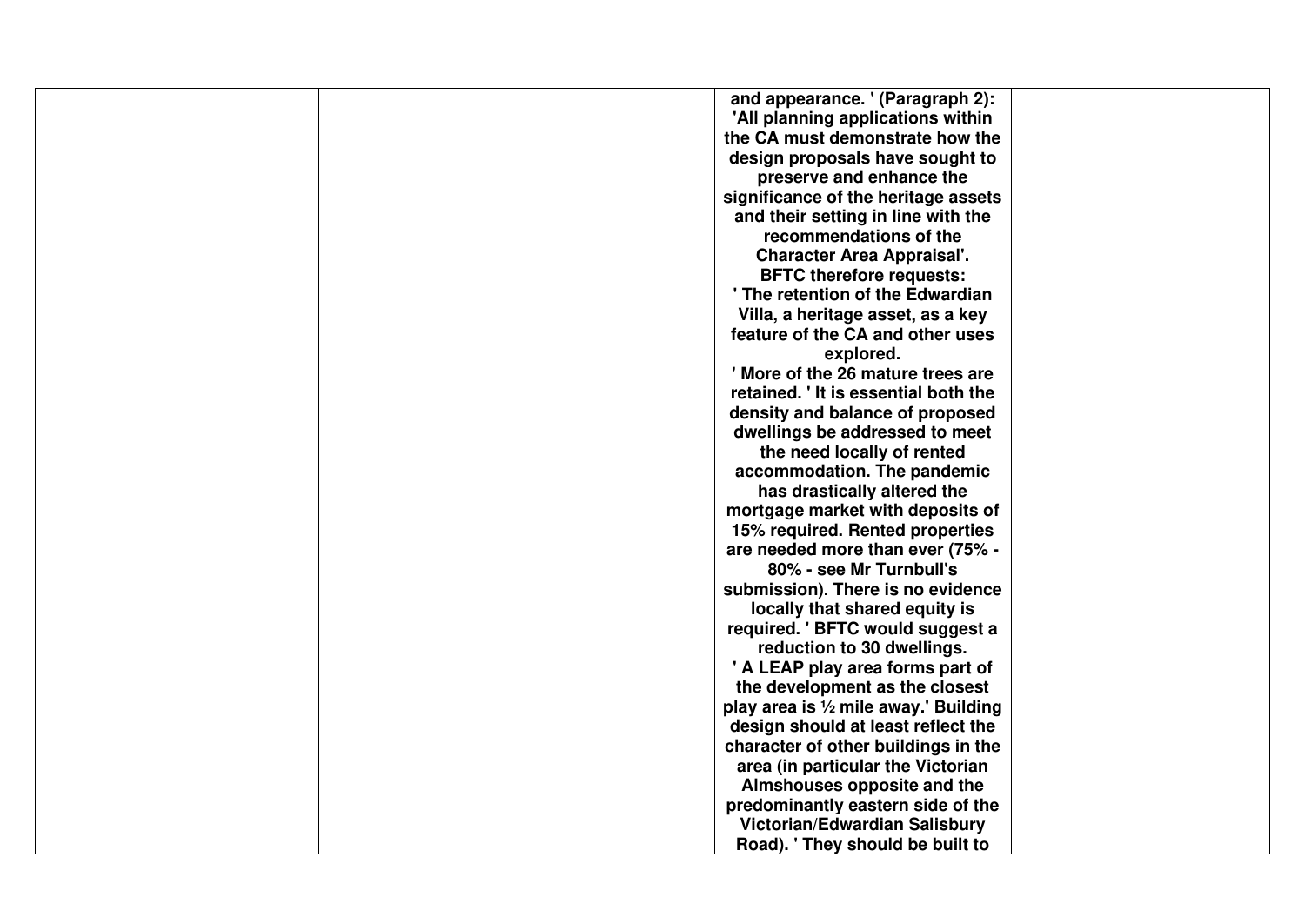| the highest modern & energy             |
|-----------------------------------------|
| efficient specifications.' The          |
| relocation of the entrance would        |
| bring it closer to the busy junction    |
| of Salisbury Road and Kings Road        |
|                                         |
| - one of the main thoroughfares to      |
| <b>Blandford centre. The opening of</b> |
| the current hub entrance to             |
| vehicles and pedestrians has            |
| already increased the volume of         |
| traffic and parking congestion in       |
| this area. As a result, the position    |
| has already witnessed several           |
| near-miss accidents, one                |
| involving a cyclist who fell in front   |
| of a car as it emerged from the DC      |
| Hub site. Retaining the current         |
| main entrance, would also               |
| diminish the necessity to remove        |
| several substantial trees.' BFTC is     |
| consulted on naming roads and           |
| parts of the development.               |
| BFTC also objects to the s106 on        |
| the grounds that the overall            |
| delivery of affordable homes has        |
| been changed in this application        |
|                                         |
| from 100% to only 30% (12 units)        |
| which has significantly reduced         |
| the reason and justification for        |
| damaging the CA. We do however          |
| acknowledge the developer               |
| contributions negotiated but            |
| question the priorities as set out      |
| in the agreement.                       |
|                                         |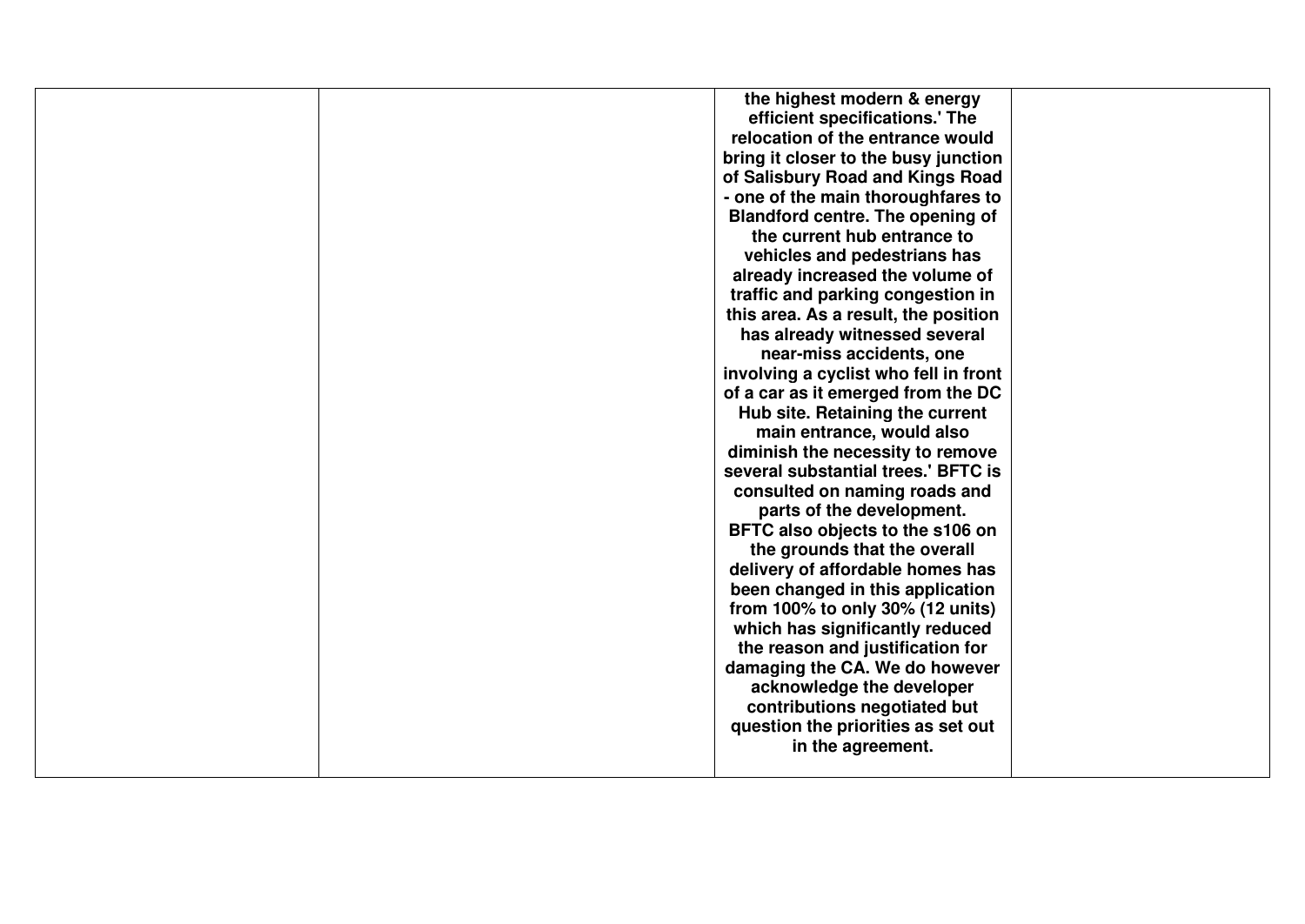## <span id="page-9-0"></span>**To consider responding to the Technical Consultation on Street Naming**

The Department for Levelling Up, Housing & Communities has issued a consultation on how streets are named, and how names can be changed, which forms part of the programme to level up the United Kingdom.

Local street names form part of the local identity that helps create a sense of pride in place; how they are changed forms part of the process that can build or reduce trust in local systems and institutions.

The Government are concerned that there are attempts to erase and cancel local heritage and that residents are not being properly consulted. The current system relies upon three Acts of Parliament which date from the early 20th century and create nationally inconsistent and unclear procedures for changing street names. Under the existing legislation, many local authorities have the power to change the name of a given street without engaging residents or businesses on that street.

The Government wishes to explore whether it would be possible to establish in law the democratic right of communities to be engaged and have their views taken into account. This would remove the ability of local authorities in England to impose street name changes upon communities without their consent and instead require the consent of those on the street before a proposed street name change proceeds.

The Department for Levelling Up, Housing and Communities is seeking views on both the principles but also the detailed questions of how to define the electorate (i.e. who should have the right to vote on a street name change), the process for engaging with the electorate, and other issues that might be covered in regulations (and any statutory guidance).

The consultation can be [viewed here](https://consult.levellingup.gov.uk/planning-reform-legislation/technical-consultation-on-street-naming/consultation/subpage.2022-04-05.3508376227/) and accepts responses from both individuals and organisations by 22nd May 2022.

#### **Recommendation**

It is recommended that Councillors consider forming a working group to respond to the consultation or choose to respond as individuals.

Linda Scott-Giles Town Clerk 5<sup>th</sup> May 2022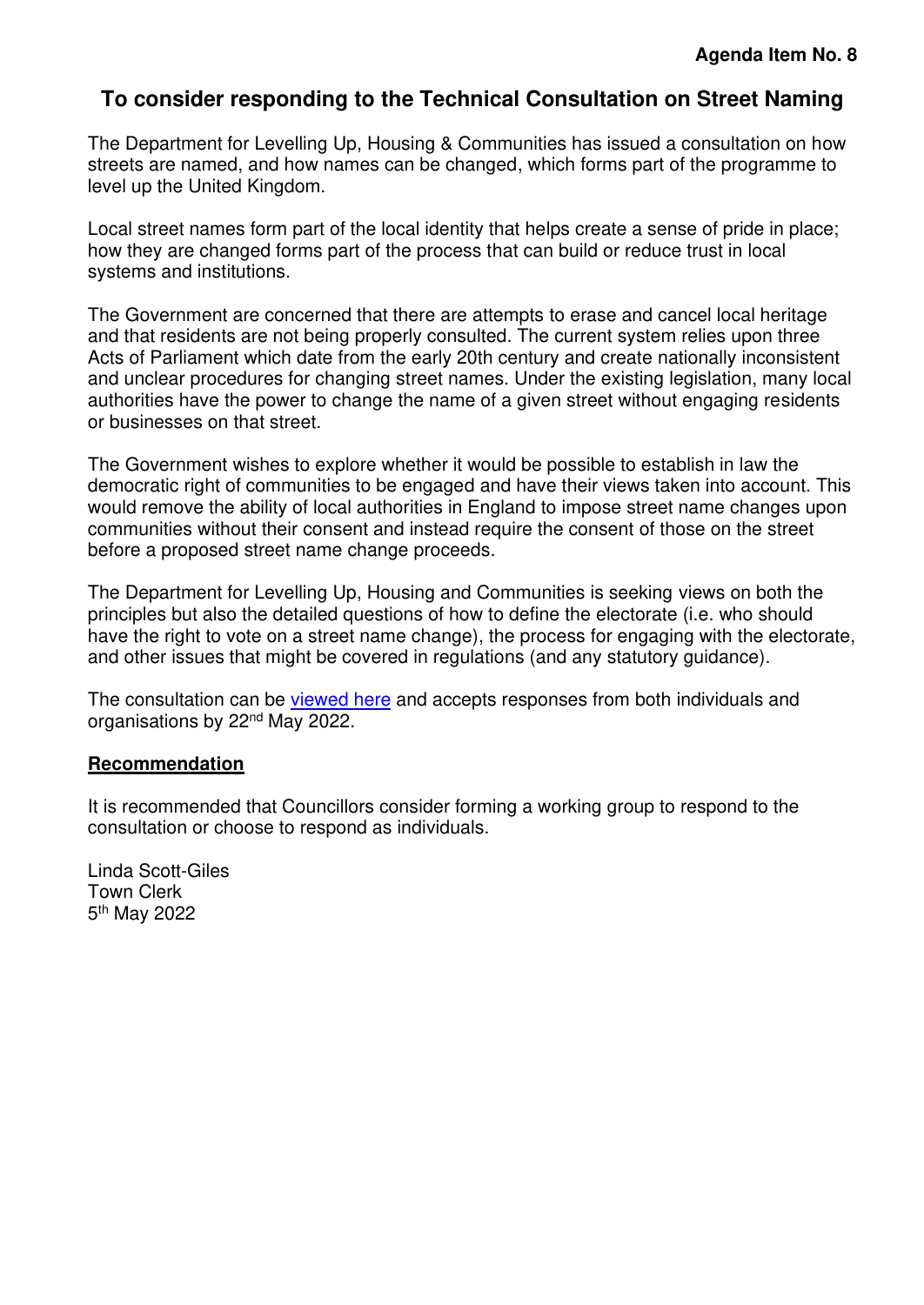## <span id="page-10-0"></span>**To consider additional expenditure approval for the Park Road Recreation Ground car park works due to the delay with the project**

## **Report**

Due to the delay in getting the toilet block services disconnected which was caused primarily by the pandemic and the subsequent backlog experienced by the utility companies, the car park extension has suffered delays.

The quote for the works to the car park were originally supplied nearly two years ago and therefore now the works can progress an updated quote has been issued.

The original price quoted was £22,500 + VAT, but this has now risen to £ 25,989:00 + VAT

This is partly due to a new recommendation that the depth of Tarmac laid is increased due to the amount of traffic that the car park gets but also due to the general rise in the cost of all related materials and the fact that all plant machinery now has to be operated on white diesel as from the 1st April 2022.

#### **Recommendation**

It is recommended that Councillors approve the extra expenditure of £3489.00 using funds from General Reserves (Expenditure Authority: General Power of Competence, Localism Act 2011, S1-8).

Jon Goodenough Operations Manager 9<sup>th</sup> May 2022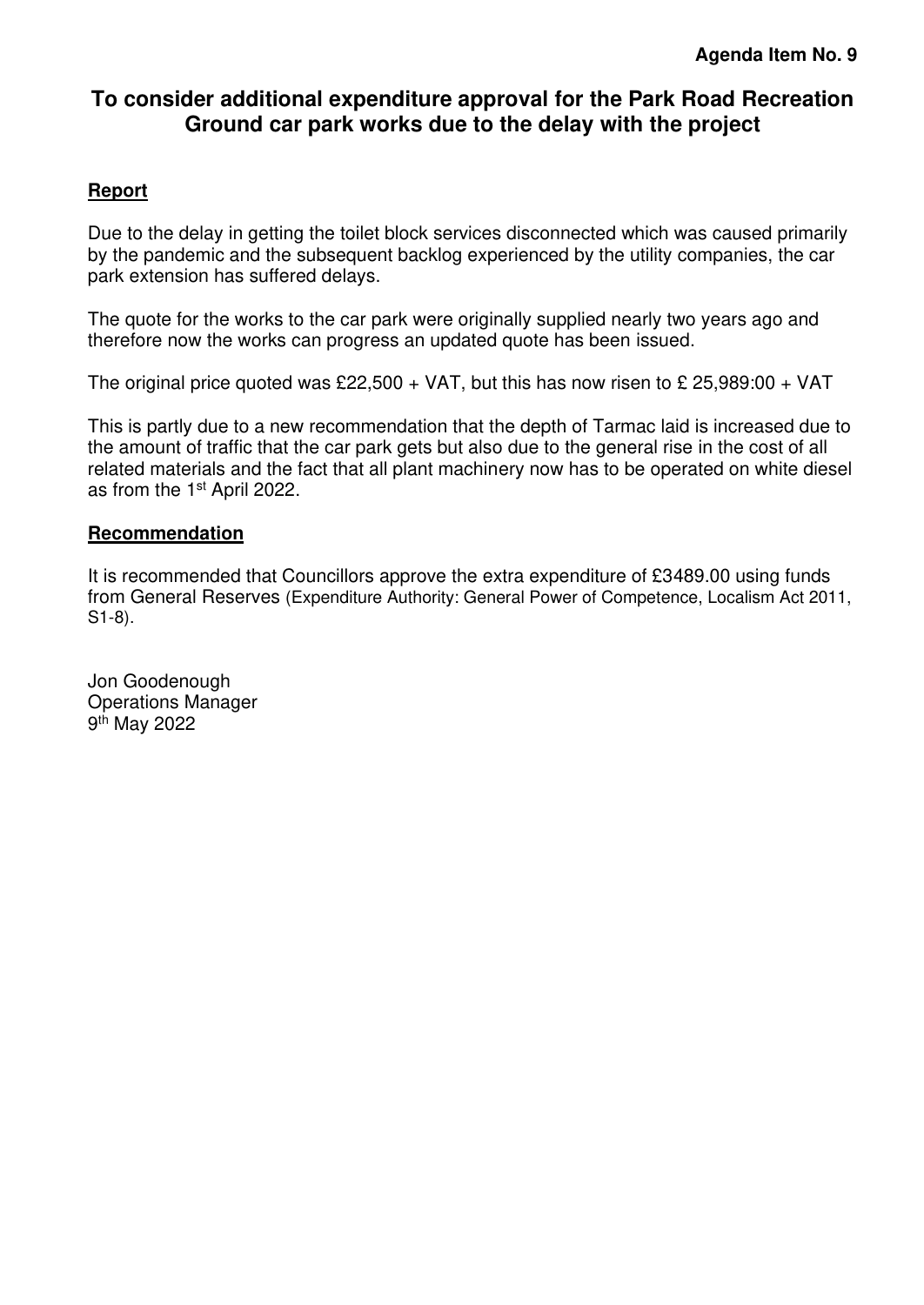## <span id="page-11-0"></span>**To consider additional expenditure for the Queen's Platinum Jubilee celebrations**

## **Report**

The Queens Platinum Jubilee working group (QPJWG) has been meeting regularly, and the Chairman has provided regular updates to the Town Council.

The below is the outlined program of events planned to celebrate the Queens Platinum Jubilee.

Thursday  $2^{nd}$  June - music event from  $12.00 - 22.30$ 

Using the railway arches at Langton Meadow as a backdrop. The event will consist of a stage on which bands will perform during the afternoon and evening.

The bands performing are: -

| 14.00 to 16.00 | The Mangledworzels                           |
|----------------|----------------------------------------------|
| 16.15 to 17.15 | <b>Dirty Little Habits</b>                   |
| 17.30 to 19.40 | Echohead                                     |
| 20.00 to 21.30 | <b>Loose Connections</b>                     |
| 21.30          | Pipe solo music written for the occasion     |
| 21.40          | Bugle call and the song for the Commonwealth |
| 21.45          | Lighting of the beacon                       |
| 22.00 to 22.30 | <b>Loose Connections</b>                     |
|                |                                              |

There will also be children's small fairground rides and refreshment stalls in the Langton Long, long stay car park. All Dorset Council car parks will be free, time limits still apply.

#### Friday 3rd June 10.00 – Thanksgiving Service – Tree Planting in the Churchyard and Corn Exchange Exhibition Visit

Using the Langton Meadow venue there will be a multi-faith Jubilee Thanksgiving Service with music provided by The Blandford Stour Valley Band. Taking part will be local groups and organisations, being represented by their standards, followed by a tree planting in the churchyard and then a visit to the exhibition in the Corn Exchange. Several local VIP's and Mayors from other towns are attending the service.

## Friday  $3^{rd}$  and Saturday  $4^{th}$  June 10.00 – 17.00

Exhibition in the Corn Exchange, of the life in the town of 'Blandford during the reign of HM Queen Elizabeth II'. Arranged by the Commemoration Group, and with local schools and organisations contributing. There will be refreshments available throughout the exhibition, provided by the WI.

## Saturday  $4<sup>th</sup>$  June 10.00 – 13.00

Family treasure hunt in Woodhouse Gardens, with refreshments, and a souvenir pencil for all that take part.

## Sunday 5<sup>th</sup> June 12.00 - 17.00

Lower Marsh & Ham car park and grass area. Public picnic with children's small rides and refreshment stalls on hardstanding, and picnic on grass area with music.

The bands performing are: -

12.00 to 12.40 The Stour Valley Band 13.00 to 13.50 Dark Horses<br>14.00 to 15.20 Joe Rose Du Joe Rose Duo Country & Western 15.30 to 17.00 Beckoning South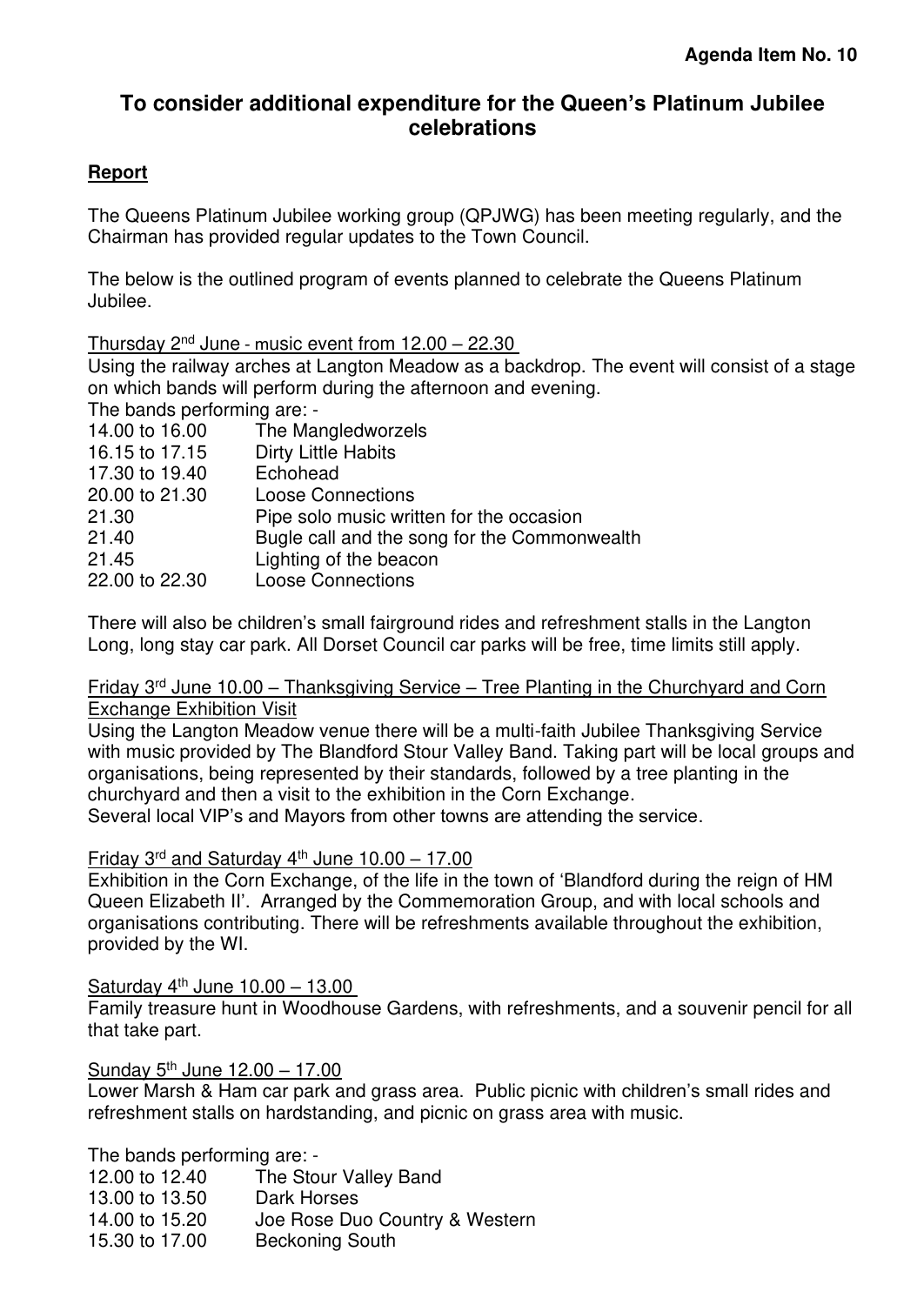Entertainment and competitions including producing and racing a miniature Royal barge using recyclable materials. Prizes for best constructed barge, and the best barges to float. Also, duck racing along the Leat.

#### $30<sup>th</sup>$  May –  $6<sup>th</sup>$  June

Shop window display competition with a Royal theme. And a Spot the Oddity competition will also run throughout the week, with prizes for best window in each category and Spot the Oddity winners.

At the T&GP Committee meeting on 15<sup>th</sup> November 2021 it was agreed that a budget of £5,000 from DC Highways Budget Line 1021 is vired to a new Budget Line 1043 for the Queens Jubilee events. It was also agreed at the T&GP Committee meeting on 11<sup>th</sup> October 2021 that £400 be approved for the window competition for the Queens Jubilee.

#### **Expenditure**

| Expenses for this event so far to cover the entire event are as follows: -           |             |  |
|--------------------------------------------------------------------------------------|-------------|--|
| Bands & entertainment                                                                | £2,350.00   |  |
| Stage (because of access at Langton Meadows we require                               |             |  |
| a scaffold stage) Plus fencing from Mortain bridge to railway Arches                 | £2,400.00   |  |
| Sound system for 2 <sup>nd</sup> , 3 <sup>rd</sup> , 5 <sup>th</sup> June            | £1,000.00   |  |
| Hire of Back Line equipment                                                          | £ 278.40    |  |
| St John First Aid cover for 2 <sup>nd</sup> , 3 <sup>rd</sup> , 5 <sup>th</sup> June | £ 403.20    |  |
| Temporary toilets hire, Langton Meadows & Marsh & Ham                                | 400.00<br>£ |  |
| Generator for $2^{nd}$ , $3^{rd}$ , $5^{th}$ June (free of charge, as a donation)    | 00.00<br>£  |  |
|                                                                                      |             |  |
| <b>Total incl VAT</b>                                                                | £6,831.60   |  |

The Chairman has been approached by a number of companies that would like to sponsor the events, but the amount of sponsorship is unknown at this time. Until such monies are forthcoming the QPJWG request that the council budget / underwriting for the QPJ celebrations is increased by £3,000 to a total of £8,000. Hopefully most of the increase will be covered by company sponsorship.

#### **Recommendation**

It is recommended that Councillors agree to a further £3,000 expenditure for the Queen's Platinum Jubilee celebrations budget line 1043. (Expenditure Authority: General Power of Competence, Localism Act 2011, S1-8).

Cllr Colin Stevens Sybille Maddock 10th May 2022

Chairman QPJ WG **Assistant Town Clerk**